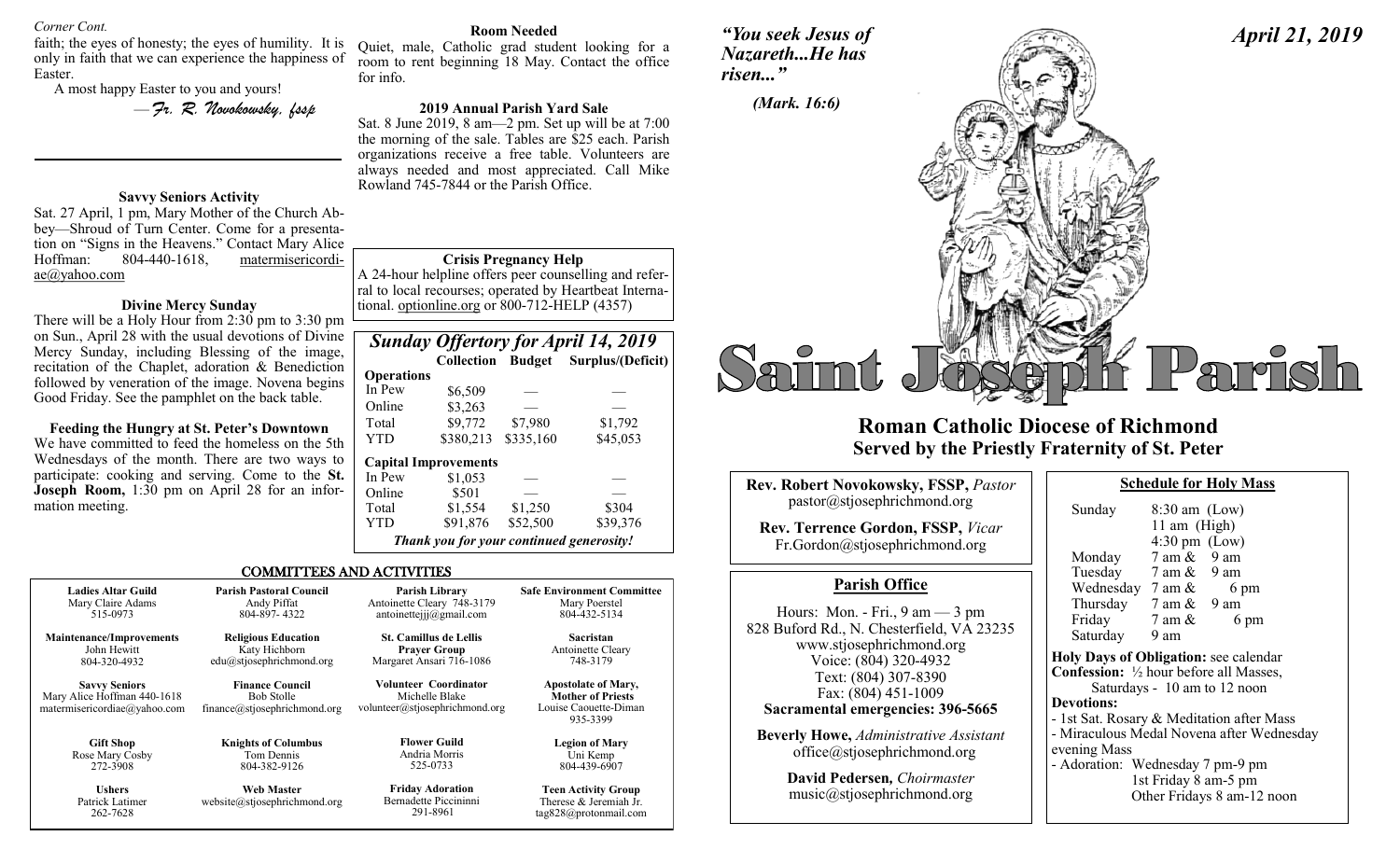|                                                               | MASS SCHEDULE — INTENTIONS — REQUESTED BY                                                |            |
|---------------------------------------------------------------|------------------------------------------------------------------------------------------|------------|
| Sun. April 21<br>Easter Sunday<br>(1st Cl.)                   | 9 am Irmagard Reckholder +<br>11 am Celebrant's Intention<br>There is no afternoon Mass. | <b>MP</b>  |
| Mon. April 22<br><b>Easter Monday</b><br>(1st Cl.)            | 9 am Mark, Mike & Chris<br>McCarthy <sup>+</sup>                                         | MВ         |
| Tues. April 23<br><b>Easter Tuesday</b><br>(1st Cl.)          | 9 am Joseph Ryan +                                                                       | <b>KCK</b> |
| Wed. April 24<br>Easter Wednesday<br>(1st Cl.)                | 6 pm Richard & Rebecca<br>Hickman<br>Adoration from 7 pm-9 pm                            | <b>JH</b>  |
| <b>Thurs. April 25</b><br><b>Easter Thursday</b><br>(1st Cl.) | 9 am Raymond Martin +                                                                    | PJO        |
| Fri. April 26<br>Easter Friday<br>(1st Cl.)                   | 7 am The McMurtrie Family<br>Adoration from 8 am-12 noon<br>6 pm Celebrant's Intention   | <b>SF</b>  |
| Sat. April 27<br>Easter Saturday<br>(1st Cl.)                 | 9 am Fr. James Miara                                                                     | PP.        |
| Sun. April 28<br>Low Sunday<br>(1st Cl.)                      | 8:30 am Pro Populo<br>Elizabeth Nicolini<br>11 am<br>4:30 pm David Woods +               | AN<br>JE   |
| Mon. April 29<br>St. Peter of Verona<br>$(3rd \, \text{Cl.})$ | 7 am Celebrant's Intention<br>9 am Martha Reichardt                                      | <b>KS</b>  |
| Tues. April 30<br>St. Catherine of Siena<br>(3rd Cl.)         | 7 am Celebrant's Intention<br>9 am Ruth & Donald<br>Dudley <sup>+</sup>                  | PBD        |
| Wed. May 1<br>St. Joseph the<br>Workman (1st Cl.)             | 7 am Private Intention<br>6 pm Timothy J.J.B. Mullins<br>Adoration from 7 pm-9 pm        | EB<br>JH   |
| Thurs. May 2<br>St. Athanasius<br>$(3rd \, \text{Cl.})$       | 7 am Lydia Colberg<br>9 am Rachel Montag                                                 | WС<br>СE   |
| Fri. May 3<br>Feria (4th Cl.)                                 | 7 am Sharon Super<br>Adoration from 8 am-5 pm<br>6 pm Sonjia Boyd-Baldwin +              | JP.<br>RLH |
| Sat. May 4<br>St. Monica<br>(3rd Cl.)                         | 9 am Maria Liberatore                                                                    | ML         |

#### **Easter Sunday April 21, 2019**

#### **Prayer Intentions**

Casey Bouchard, Sebastian Sanctafamilia, Renu Brennan, Don & Gwen Hipp, Lisa Kovatch, Judy Burneston, David Jansen, The D'Aconti Family, Diana Liberatore, Toni Liberatore, Jane Dembner-Osborne, DJ Wanting, Darryl Church, George Rodenburg, Annabelle Seeley, Clarence Proffitt Jr., Doug Van Ness, Lynn Markham, Justine Madigan, Tom Osborne, Margaret Stacy, Andrew Priddy, Dorothy McKinley, The Patrowicz Family, Joe Bush, Natalie McNiel, Charles Furlough, Ed Peters, Angela Rhys-Sonnenschein, Bob Martin, Patricia Willard, Elizabeth Storm, Jeanette LaPaglia, Cathy Van Pelt, Barbara Reith, Diane Hayes, Gerard Lajoie, Kathleen Stells, Julie Trexler, Theresa Trexler, Dick and Nan Wray, Mary Zacharias, Suki & Beau Simpson, Maryann McLaughlin, Ann Horgan.

*In your charity, please remember the repose of the souls of all the faithful departed.* **Requiescant in pace.** 

**Parish Office Closed** Monday, 22 April & Thursday 25 April

#### **Mass Schedule Changes**

Fr. Novokowsky will be away Easter week. Please note schedule changes in grey.

#### **Religious Education Reminder**

NO classes April 21. Only three more classes remain, April 28, and May 5 and 12. This completes the school year. May 19 is  $1<sup>st</sup>$  Holy Communion.

On April 28 we will publish a brief survey for parents and/or students. On Sun. June 2, 9:45 am, the teachers will meet to discuss the year and plan for the next. Thank you to all for your participation.

#### **FSSP Mission Trip to Peru**

Thank you to all who have contributed to Tim Grumblatt's trip! It is fitting that we should help him with the expenses. You can see a very nicely done, 10-minute documentary here: https://sfxmission.com/ Donate online or envelopes available on the back table. Checks payable to St. Joseph Parish.

| <b>UPCOMING EVENTS</b>                            |  |  |
|---------------------------------------------------|--|--|
| <b>April 21</b> —No Religious Education classes   |  |  |
| Easter Egg Hunt after 9 am Mass                   |  |  |
| No Afternoon Mass                                 |  |  |
| <b>April 22—Casual Evening of Ballroom Dance</b>  |  |  |
| <b>April 27—Savvy Seniors Activity</b>            |  |  |
| April 28—Knights of Columbus Breakfast            |  |  |
| Pictorial Directory Sign-up Drive                 |  |  |
| Soup Kitchen Info Meeting, 1:30 pm                |  |  |
| Divine Mercy Devotions 2:30-3:30 pm               |  |  |
| <b>May 5—May Crowning &amp; Rosary Procession</b> |  |  |
| May 18—Apostolate of Mary, Mother of Priests      |  |  |
| May 19-First Holy Communion                       |  |  |

**Casual Ballroom Dance—Mon. 22 April, 6 pm**  Fr. Adrian Hall. Gordon & Kate Bratt will teach the basic dance steps, review dance etiquette, and then call out the steps as needed. Educational and fun! Beginners and families welcome—the small children can play on the side. Bring an hor d'oeuvres or a bottle of wine to share. Admission is free; free-will offering. Common clean-up. Gordon & Kate are brother and sister-in-law to Meghan Doran, parents to 6, and professional ballroom instructors.

#### **New Parish Pictorial Directory**

We need a new one—it's been 7 years already. These are very useful; please participate. Our new version will be in both print and digital formats. It will also be updatable. By sitting for a FREE professional photo session, you'll receive 1) a free 8x10 print, 2) a printed photo directory, 3) a digital photo directory.

Reserve your session now! A link is provided on our website or see the sign-up table next Sunday, 28 April during the K of C Breakfast. You will receive a reminder this week.<br>Professional Pho

| Professional Photography Dates: |               |
|---------------------------------|---------------|
| May 14 (Tues) $2-9$ pm          |               |
| May 15 (Wed) 2-9 pm             |               |
| May 16 (Thurs) 2-9 pm           |               |
| June 13 (Thurs) $2-9$ pm        |               |
| June 14 (Fri)                   | $2-9$ pm      |
| June 15 (Sat)                   | 10 am $-5$ pm |

## **Pastor's Corner**<br> **Pastor's Corner**



Dear Parishioners,

Christ has won a victory—or has He? Did His brutal death seem like a victory? There had been darkness and an earthquake; the temple veil was ripped from top to bottom. All such phenomenon seem important to believers, but can easily be explained away or quickly forgotten. Indeed, the Roman soldiers recognized something special had happened: "*Now the centurion and they that were with him watching Jesus, having seen the earthquake, and the things that were done, were sore afraid, saying: Indeed this was the Son of God*," (Mt 27:54). But this sentiment did not make great waves. Annas and Caiaphas remained in power; Pilate remained the Roman governor of Judea; Herod Antipas remained the tetrarch of Galilee; the apostles remained in fear.

Where was His victory? On the way to Emmaus, the disciples said, "*But we hoped, that it was he that should have redeemed Israel*," (Lk 24:21). Their hopes and dreams had been dashed. They were consumed by self-pity. So much so, that when the women returned from the empty tomb with stories of an angel their report was held in suspicion.

How did our Lord react to their self-pity? "*O foolish, and slow of heart to believe in all things which the prophets have spoken. Ought not Christ to have suffered these things, and so to enter into his glory?*" (Lk 24:25-26). Suffering was predicted as a cause of His glory.

Are we consumed by self-pity? Notre Dame is burning. Infanticide and euthanasia have joined the evil of abortion as the accepted law *world-wide*. Christ is being crucified anew. Where is Christ's victory?

Despite the public character of His public ministry and very public death, Christ operates almost in secret. "*To you it is given to know the mystery of the kingdom of God; but to the rest in parables, that seeing they may not see, and hearing may not understand,*" (Lk 8:10).

Christ's victory over sin and death is a mystery! We have experienced THAT it is true. Sometimes we are at a loss to describe HOW it is true. Do we have the eyes to see the mysteries of the Kingdom of God? These eyes are not ordinary eyes. They are the eyes of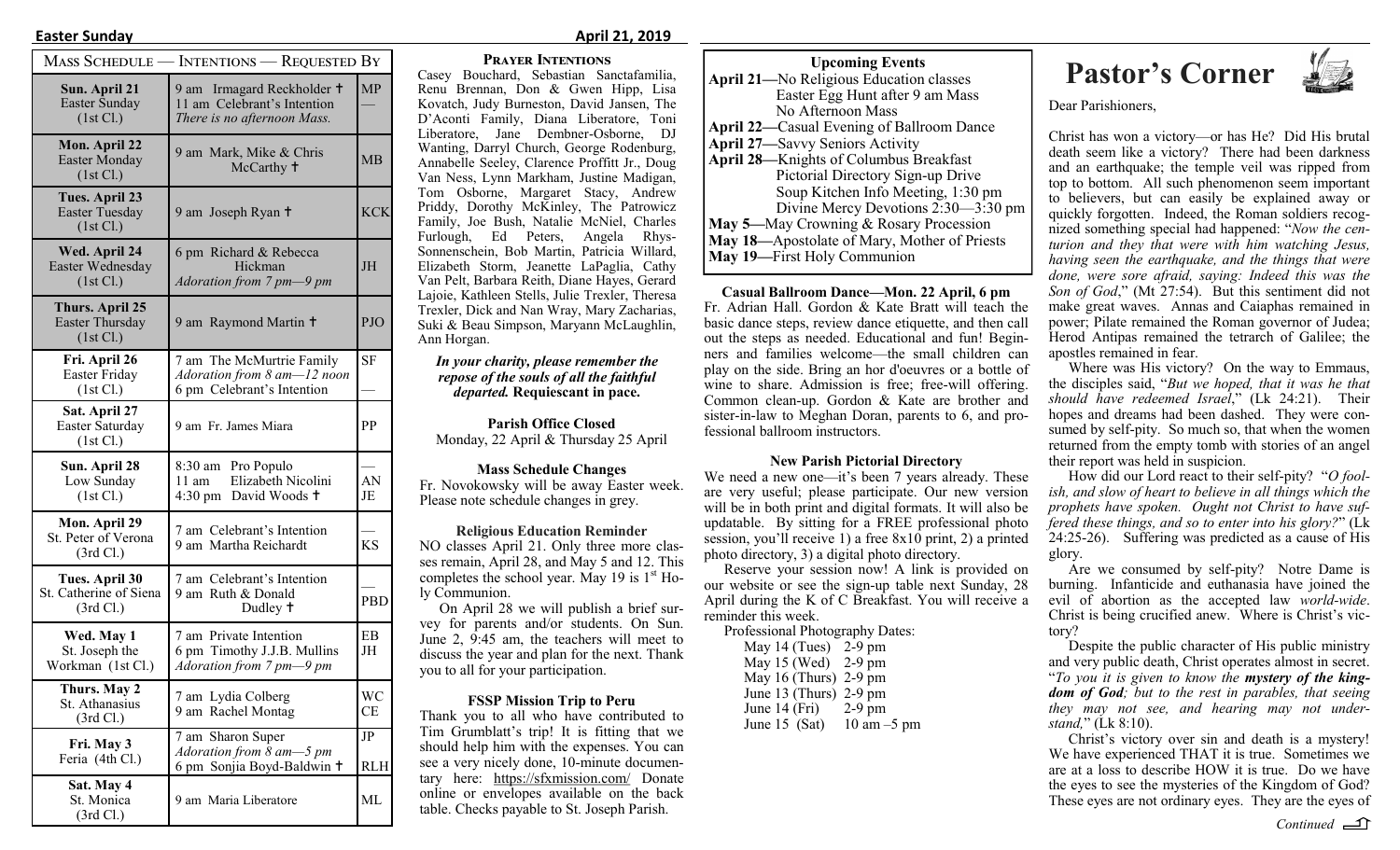Mr. & Mrs. Don Story<br>Mr. Paul Thurston

Mr. & Mrs. David Wilkinson All Military<br>Mr. & Mrs. Edmund Zalewski All Military

## **Donated by***:* **In Memory** / **Honor of***:*

Mr. & Mrs. Robert Stolle The Stolz Family, The Middlekauff Family, The Stolle Family, The Howells Family, Franco Italiano

Aubrey & Elizabeth Thurston, Nathaniel & Lucille Nuckols, Jane Thurston, Francis S. Saller Mr. & Mrs. Jay Utz Rev. Fr. David L. Nott Ms. Cathy Van Pelt Mr. & Mr. & Mrs. W.T. Van Pelt, Jr, French & Mark C. Bane, the Bane, Van Pelt, Olphin, & Keister Families Mr. & Mrs. John Vidra **Annette Vidra, Pal & Margaret Vidra**<br>Ms. Dulce Villarroel **Annette Vidra, Pal & Margaret Vidra** Julio Sabiloc, Napoleon Diamante, Lazara M. Villarroel, Felipe Cruz, Agripina Sabiloc Mrs. Constance Vocke John M. Vocke, Paula Bowers, Fearnow Family Thompson-Lewis/Zalewski Family Mrs. Carol Zembroski Steven Zembroski, King Family, Zembroski Family



## **St. Joseph Parish Easter Flower Intentions 2019**



# **Easter Palm Intentions**

**Donated by***:* **In Memory** / **Honor of***:*

Mr. G. Michael Rowland Virginia & Rudy Grammer, Deceased members of the Brugos & Vrabel Family

Mr. Jay Arena **Polly Arena**, Teresa Arena Mr. Ashton Baskette Mr. & Mrs. Franklin Baskette,

Ms. Alice Calhoun Dorothea D. Calhoun Mr. & Mrs. Kim Catalano

## **Donated by***:* **In Memory** / **Honor of***:*

Mr. & Mrs. Charles Adams Simeon Adams Michaud, Edward Gill, Eleanor Adams Miller, Mary G. Adams, Charles Ernest Adams Mrs. Margaret Ansari The Souls in Purgatory, FSSP, All Consecrated Mr. & Mrs. Robert Balducci, Jr. John Wamsley, Mary Geradine Balducci, Robert Lee Jackson, Deceased Family Members. Mr. & Mrs. Clyde Powell Ms. Bridget Bean Josephine Wogh, Michael Wogh, Bobby Overman Ms. Lisa G. Becouvarakis The Symth and Becouvarakis Family<br>Mr. Pierre Bouchard Sandra Rouchard. Michelle Rouchard Sandra Bouchard, Michelle Bouchard Mrs. Florence Cahill **The Paul Cahill Family, The James Earls** Family